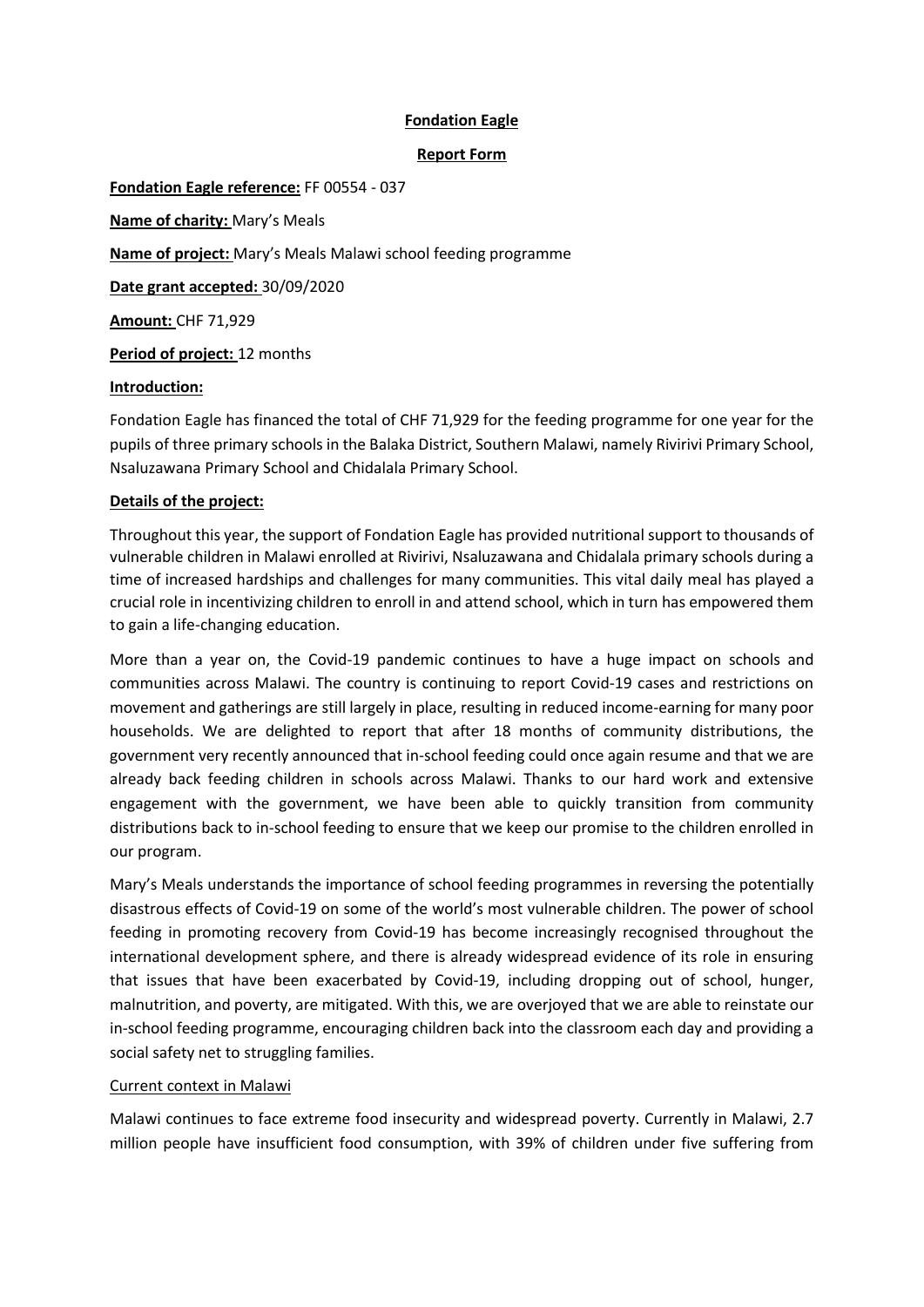chronic malnutrition.<sup>[1](#page-1-0)</sup> This is particularly prominent in the southern region of Malawi where your three sponsored schools are located, as 29% of the population in this region are using crisis or above crisis food based coping methods.[2](#page-1-1) The Covid-19 pandemic, combined with ongoing issues caused by climate change and poverty, has only worsened the situation for many vulnerable families and communities, with children often being worst affected. In challenging circumstances like this, education is often not seen as a priority and children might be expected to go out and earn money for food rather than go to school. This is reflected in poor educational outcomes we see in districts like Balaka, where 23% of the population aged fifteen and over are illiterate, as well as 13% never having attended school. [3](#page-1-2) The daily meal provided by Mary's Meals helps to incentivise children to enrol in school and consistently attend and engage in their education. This support is also effective because it provides a social safety net for families as they are safe in the knowledge that their children will get something to eat at school. This lifeline has been more important than ever during the Covid-19 pandemic, as families have lost livelihoods and income earning opportunities due to Covid-19 restrictions. Fondation Eagle's unwavering support has ensured that we have kept our promise to the children enrolled at your three sponsored schools during a particularly challenging year – enabling children to gain an education which could be their ladder out of poverty.

Over the past year, Malawi has experienced a vast number of Covid-19 cases being reported, and in line with a trend seen across southern Africa, experienced a third wave of infections earlier this year. Nonetheless, Mary's Meals' commitment to the children enrolled in our school feeding programme in Malawi has not wavered, and we have supported children and communities through the provision of take-home rations. These distributions have been vital for making sure that children have something to eat in order to aid with their education. Following the announcement on 29 September 2021, that in-school feeding could once again resume, Mary's Meals was able to quickly and efficiently transition back to our in-school feeding model once again. A testament of the strong partnerships we have with schools and communities, we are delighted to report that schools across Malawi are back feeding children in school each morning, including your three sponsored schools. The impact of a daily meal on children's learning cannot be underestimated and can have wide reaching benefits beyond the classroom by improving a child's physical and mental wellbeing. Thanks to Fondation Eagle's commitment to our life-changing work, we have kept our promise of a daily meal to over 4,000 children in Malawi during this time of increased hardships and challenges.

## Impact of our work

In our many years of working in partnership with communities to deliver school feeding programs, Mary's Meals has seen first-hand the immediate impact of providing a daily meal in a place of learning for some of the world's most vulnerable children. In 2014, we undertook an important initiative to evaluate the impact of our school feeding program more deeply and robustly through a five-year Impact Assessment. From 2014 to 2019, we systematically collected data from schools in two of our largest program countries, Malawi and Zambia, and in 2017 added a third country – Liberia – to supplement our findings and expend our understanding in a very different country context.

<span id="page-1-0"></span><sup>1</sup> World Food Program, *Hunger Map,* Malawi, 2021. [\(https://hungermap.wfp.org/\)](https://hungermap.wfp.org/)

<span id="page-1-1"></span><sup>2</sup> World Food Program, *Hunger Map,* Malawi, 2021. [\(https://hungermap.wfp.org/\)](https://hungermap.wfp.org/)

<span id="page-1-2"></span><sup>3</sup> Government of Malawi, *Firth Integrateed Household Survey 2020 Report*, November 2020.

<sup>(</sup>file:///C:/Users/HelenBlack/Downloads/malawi\_fifth%20\_integrated\_household\_survey\_2019\_2020\_socioeconomic\_report.pdf)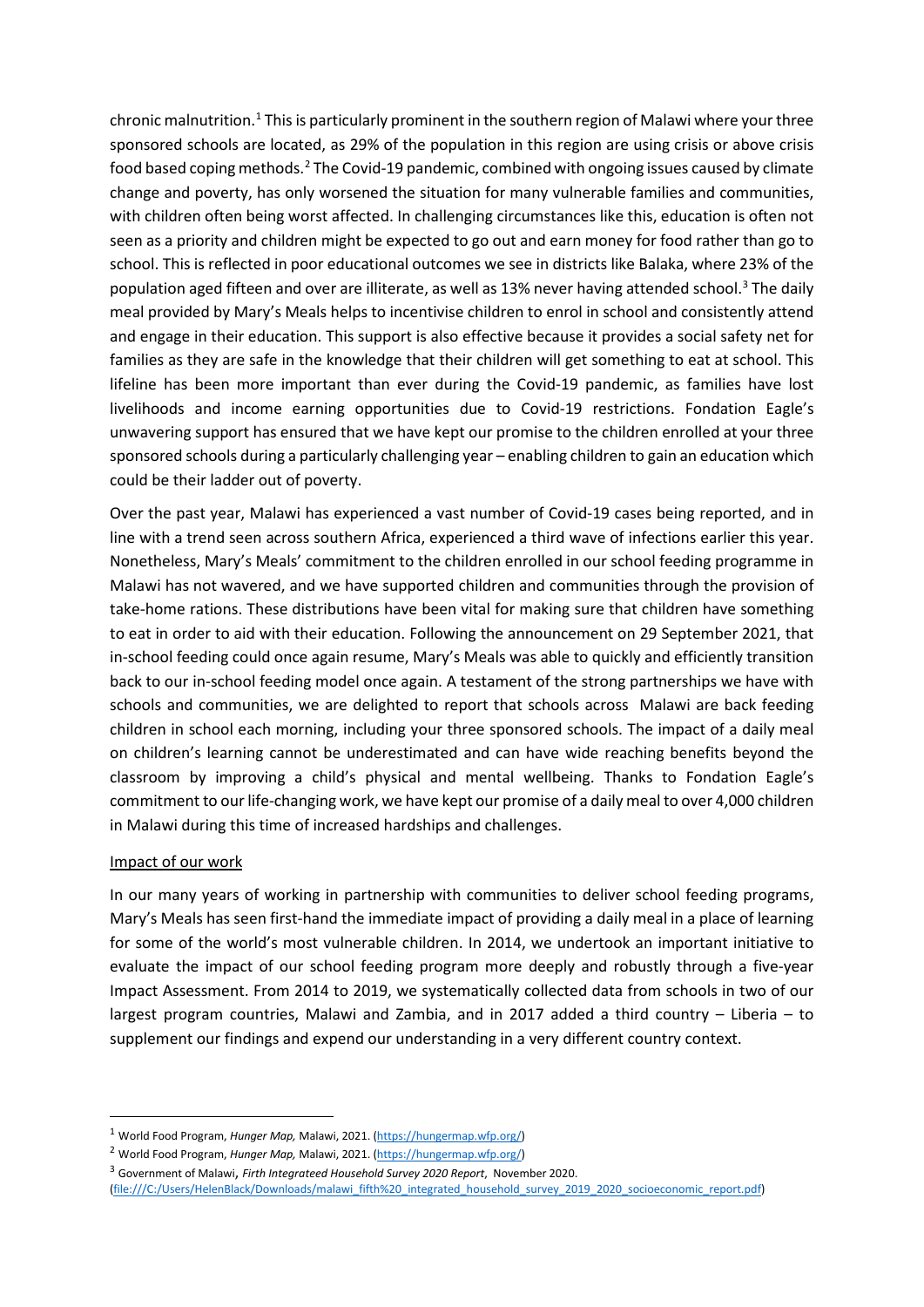The findings from this quasi-experimental research, which have been externally verified, shows that our school feeding program significantly impacts child hunger, energy and wellbeing, increases school enrolment and improves attendance, as well as contributing to positive educational outcomes for children. Just some of these amazing findings are highlighted below:



This Impact Assessment has informed our work over the last five years and provides robust evidence of the wonderful impact of our school feeding programme to vulnerable and marginalised children. At Mary's Meals, we are committed to continually learning and improving, and will use these findings to inform our future strategy to ensure we deliver the most effective and efficient programme possible. You can read our full impact assessment [here.](https://www.marysmeals.org/what-we-do/the-impact-of-our-work/)

#### Case studies

One of the most devastating effects of the Covid-19 pandemic, has been its impact on girls' education. Millions of girls across the globe have paid the highest price of the Covid-19 school closures; dropping out because they may be caring for others, forced into child marriage, subjected to female genital mutiliation at higher rates, or exposed to increased gender-based violence.<sup>[4](#page-2-0)</sup> Over the course of the past year, Covid-19 has threatened to turn back decades of progress in girls' education and empowerment. The provision of a daily meal in a place of education encourages parents to send their girls to school with the assurance that the child will get a something to eat. Mary's Meals gender inclusive response to school feeding, thanks to your support, is helping encourage girls back into school where they can gain a life-changing education. This is demonstrated through the fact the 51% of the children who are enrolled at your three sponsored schools are girls. By getting more girls into school, we can help to tackle harmful social practices and limit the long-term impacts of the Covid-19 pandemic.

Due to ongoing Covid-19 restrictions, we have been unable to travel to your sponsored schools to collect case studies. However, we spoke to 14-year old Hajirah, pictured right, who attends Ndirande Hill Primary School in Malawi. She tells us of the increasing challenges for girls to gain an education, but thanks to the generosity of supporters such as Fondation Eagle, girls are able to go to school because of the daily meal provided by Mary's Meals. She said: "The



Covid-19 pandemic affected most girls because schools were closed for a long time. As the schools were closed, we did not even have the opportunity to learn online. A lot of girls got pregnant and dropped out of school during this time. As a girl, I will advocate for equal opportunities for myself and

<span id="page-2-0"></span><sup>4</sup> FCDO, *Declaration on girls' education: recovering from Covid-19 and unlocking agenda 2030,* May 2021. [\(https://www.gov.uk/government/publications/g7-foreign-and-development-ministers-meeting-may-2021](https://www.gov.uk/government/publications/g7-foreign-and-development-ministers-meeting-may-2021-communique/declaration-on-girls-education-recovering-from-covid-19-and-unlocking-agenda-2030) [communique/declaration-on-girls-education-recovering-from-covid-19-and-unlocking-agenda-2030\)](https://www.gov.uk/government/publications/g7-foreign-and-development-ministers-meeting-may-2021-communique/declaration-on-girls-education-recovering-from-covid-19-and-unlocking-agenda-2030)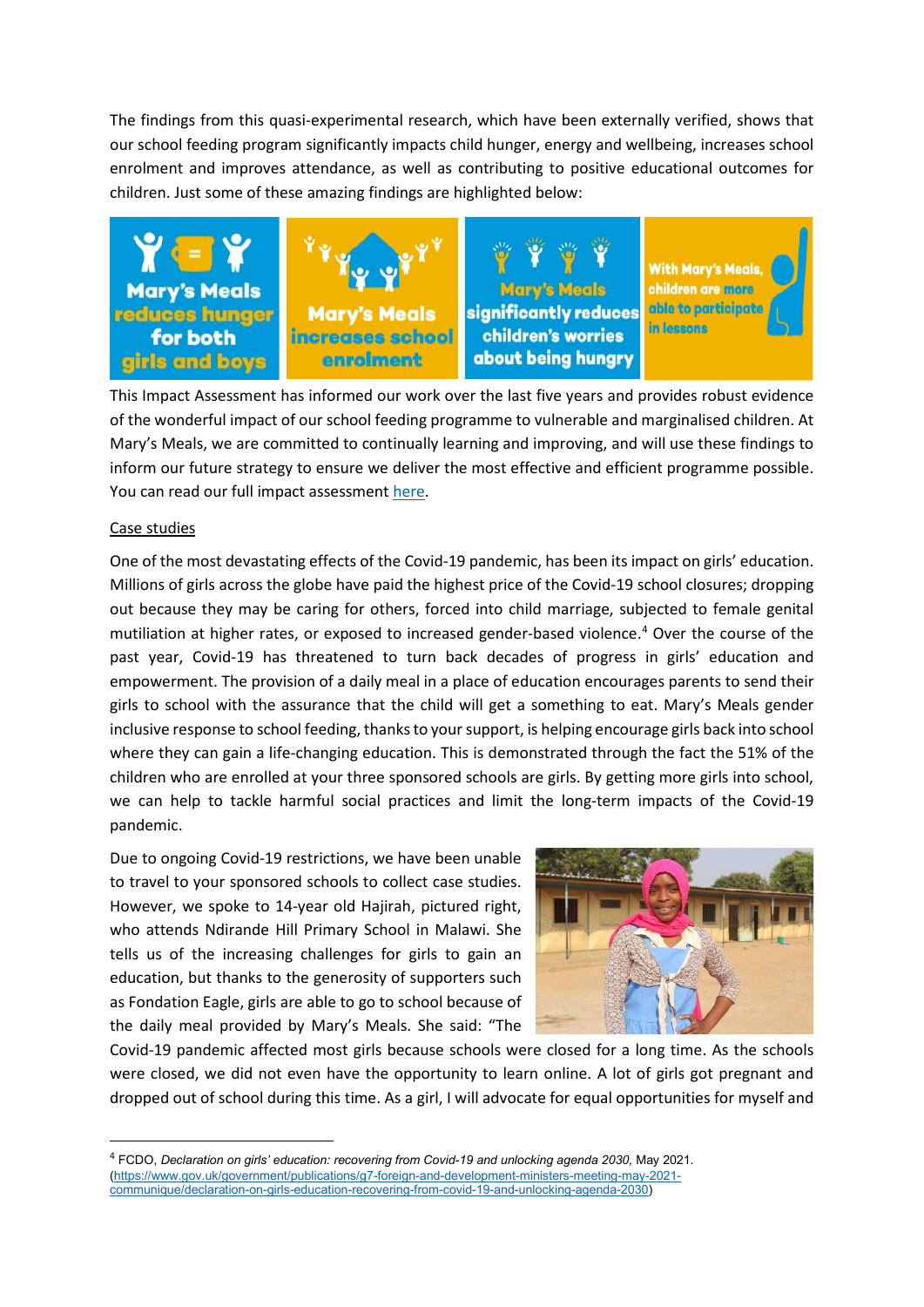other girls by reaching out to people who can help us like our teachers, parents and community leaders." Thanks to Mary's Meals, Hajirah goes to school every day thanks to the promise of a daily meal, and is in turn empowering her to make a change not only in her life, but the lives of her whole community.



We also spoke to Emmaculate, pictured left, who is a teacher at Makalanga Primary School in Malawi. She tells of the impact of a daily meal is having on the lives of the girls who attend her school and how this is supporting them in their learning and helping them to better their futures. She told us: "Most young girls in our communities continue to face challenges. Girls are forced to abscond classes to take care of household responsibilities, girls face

abuse and sometimes they lack basic necessities to support their learning. As a teacher, I help in addressing challenges faced by girls at school by creating a platform whereby girls can share their problems. Mary's Meals helps to keep girls in school. The girls are encouraged to come to school because they eat porridge at school."

With your support, children - especially girls - like Hajirah who attend your sponsored schools are benefitting from the daily meal that you have so generously provided. Now that we have resumed inschool once again, we can build on the success of our community distributions in order to keep our promise to the children enrolled in our Malawi school feeding programme.

The Covid-19 pandemic has created extreme challenges for millions of people already struggling with the impact of climate change, inequality and a broken food system that has impoverished millions of children worldwide. This has resulted in a deepening hunger crisis in the world's poorest communities, including Malawi, that is expected to undo years of development work and last well into the future. The meals provided by Fondation Eagle are a lifeline for children who otherwise might not eat anything else that day. This in turn creates an incentive for children to go to school where they can gain an education which has the potential to better the future for themselves and their families in a country facing high food insecurity.

## **Project beneficiaries:**

|                                  | <b>Enrollment (Oct 2021)</b> |             |              |
|----------------------------------|------------------------------|-------------|--------------|
| <b>School name</b>               | <b>Girls</b>                 | <b>Boys</b> | <b>Total</b> |
| Rivirivi Primary School          | 569                          | 553         | 1,122        |
| Nsaluzawana<br>Primary<br>School | 563                          | 577         | 1,140        |
| Chidalala Primary School         | 973                          | 926         | 1,899        |
|                                  | 2,105                        | 2,056       | 4,161        |

## **Expenditure summary:**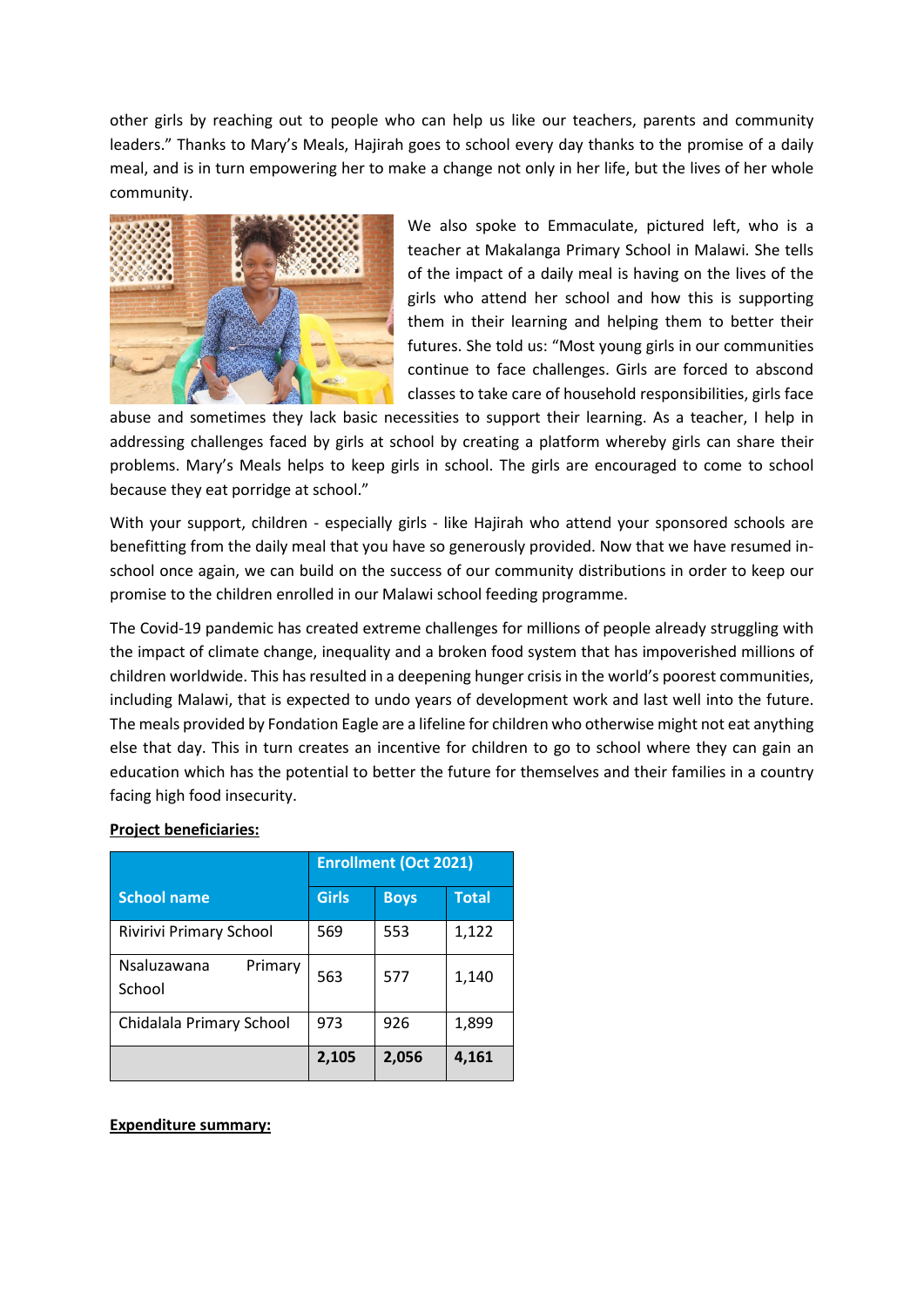| <b>School Name</b>         | <b>District</b> | Zone   | Cost per<br>school (CHF) | Cost per school<br>$(MWK)*$ |
|----------------------------|-----------------|--------|--------------------------|-----------------------------|
| Rivirivi Primary School    | <b>Balaka</b>   | Kankao | 21,868                   | 18,329,583.17               |
| Nsaluzawana Primary School | <b>Balaka</b>   | Kankao | 21,420                   | 17,954,073.14               |
| Chidalala Primary School   | <b>Balaka</b>   | Kankao | 28,641                   | 24,006,657.75               |
|                            |                 |        | 71,929                   | 60,290,314.06               |
| *Exchange rate:            |                 |        |                          |                             |
| GBP:CHF 1.213976           |                 |        |                          |                             |
| GBP:MWK 1017.545           |                 |        |                          |                             |

## **Results:**

Your generosity has provided nutritious meals to the children at Rivirivi, Nsaluzawana and Chidalala primary schools in Malawi. Our latest data shows us that there are **4,161 children** enrolled at your sponsored schools. The number of children that are benefitting from a consistent daily meal provided by Fondation Eagle is outlined below compared to your last report:

| <b>School name</b>            | <b>Enrolment</b><br>beginning of grant | <b>Enrolment end of</b><br>grant | % increase |
|-------------------------------|----------------------------------------|----------------------------------|------------|
| Rivirivi Primary School       | 1,072                                  | 1,122                            | 5%         |
| Nsaluzawana Primary<br>School | 1,050                                  | 1,140                            | 9%         |
| Chidalala Primary School      | 1,404                                  | 1,899                            | 35%        |
|                               | 3,526                                  | 4,161                            | 18%        |

The total number of children enrolled across your three sponsored schools has grown significantly over the last year, increasing by 18% in total for all three schools. Thanks to the promise of a daily meal, we have enabled over 635 additional children to enrol in school, demonstrating the great success of this project. Your incredible support during this time of heightened food insecurity across Malawi, has ensured that children do not have to miss out on an education because of hunger. The daily meal provided by Mary's Meals thanks to your generosity, remains a strong incentive for children to enrol in education and consistently attend school which is essential in supporting the long-term recovery from the Covid-19 pandemic.

## **Conclusion:**

Over the last year we have achieved the objectives outlined in the File Form as we have ensured that the thousands of children enrolled at your sponsored schools received meals through community distributions and now in-school feeding, providing crucial support at a time of great need. This meal has proved vital in ensuring that the children you are supporting can concentrate and participate in